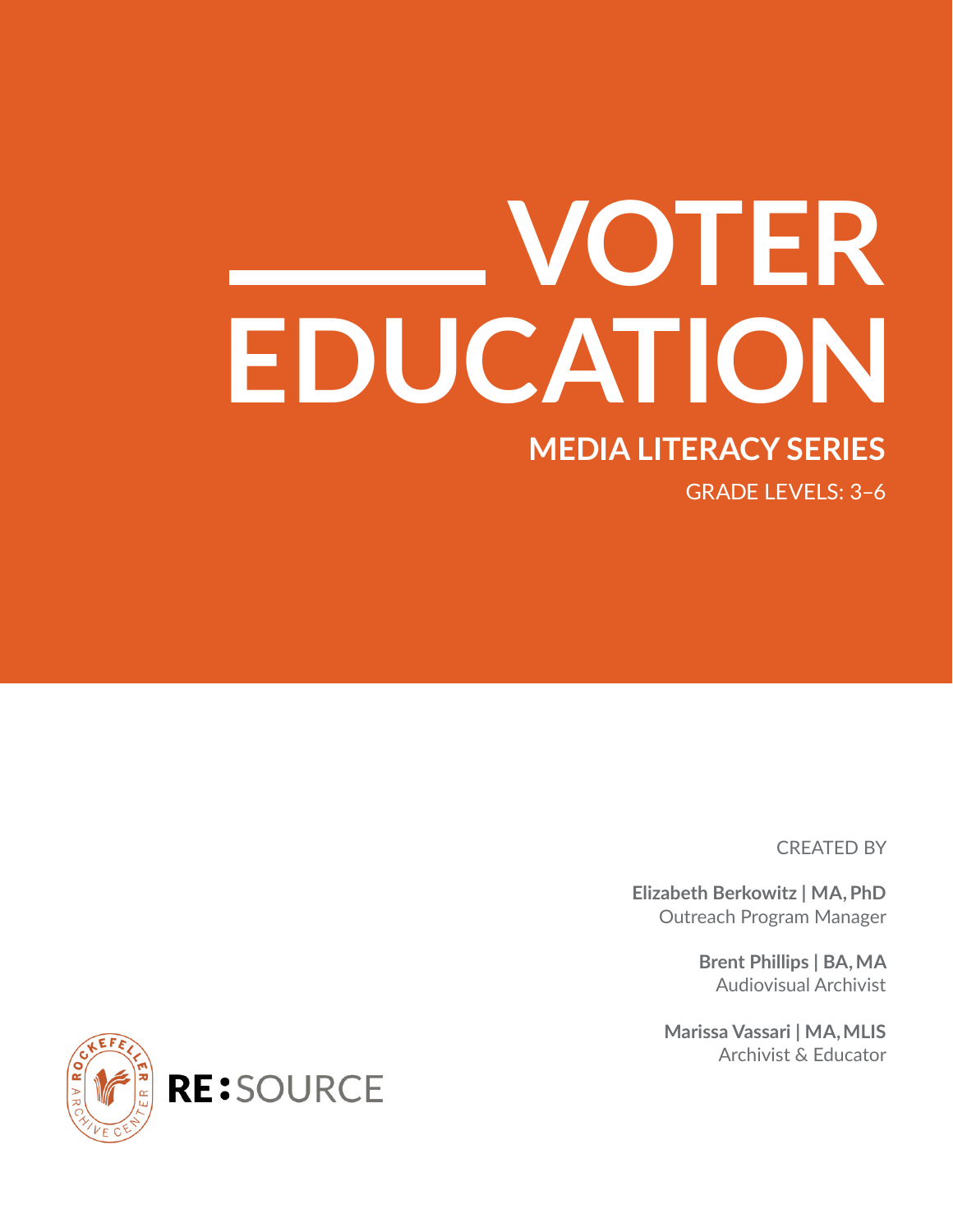# **CLIPS AND QUESTIONS EXERCISE**

### **BACKGROUND INFORMATION**

Prepare students by describing the difference between a primary and secondary source. Students will need to be familiar with what a primary source is in order to benefit most from this video and exercise.

### **CITATION INFORMATION**

1984 Campaign Spots: The Women's Vote Project (1984) - AV 10569 The Ford Foundation records, Audiovisual materials, FA750 Series II: Ford Foundation Videotapes

### **FRAMING OF CLIPS AND QUESTIONS**

The clips of audiovisual documents serve as primary sources that can be viewed, analyzed, and discussed in a classroom setting to help students build media literacy skills.

Preferably, the clip should be viewed three times in order to create a more scaffolded exercise. The first viewing will be shown without guiding questions or discussion. The second viewing will have follow up questions relating to what the students are noticing and learning from the clip, which they can share with a classmate. Finally, the third viewing will be followed with more critical questions that can be discussed in a whole group manner.

### **VIEWING 1** *Independent*

What are you noticing in this clip?

### **VIEWING 2** *Small group*

- Who is this document created for?
- What type of document is it?
- What is the purpose of this document?

### **VIEWING 3** *Whole group*

- Keeping in mind when this document was created, what would you do differently if you were making it today?
- Does the document accomplish its purpose? Why or why not?
- What questions do you still have?



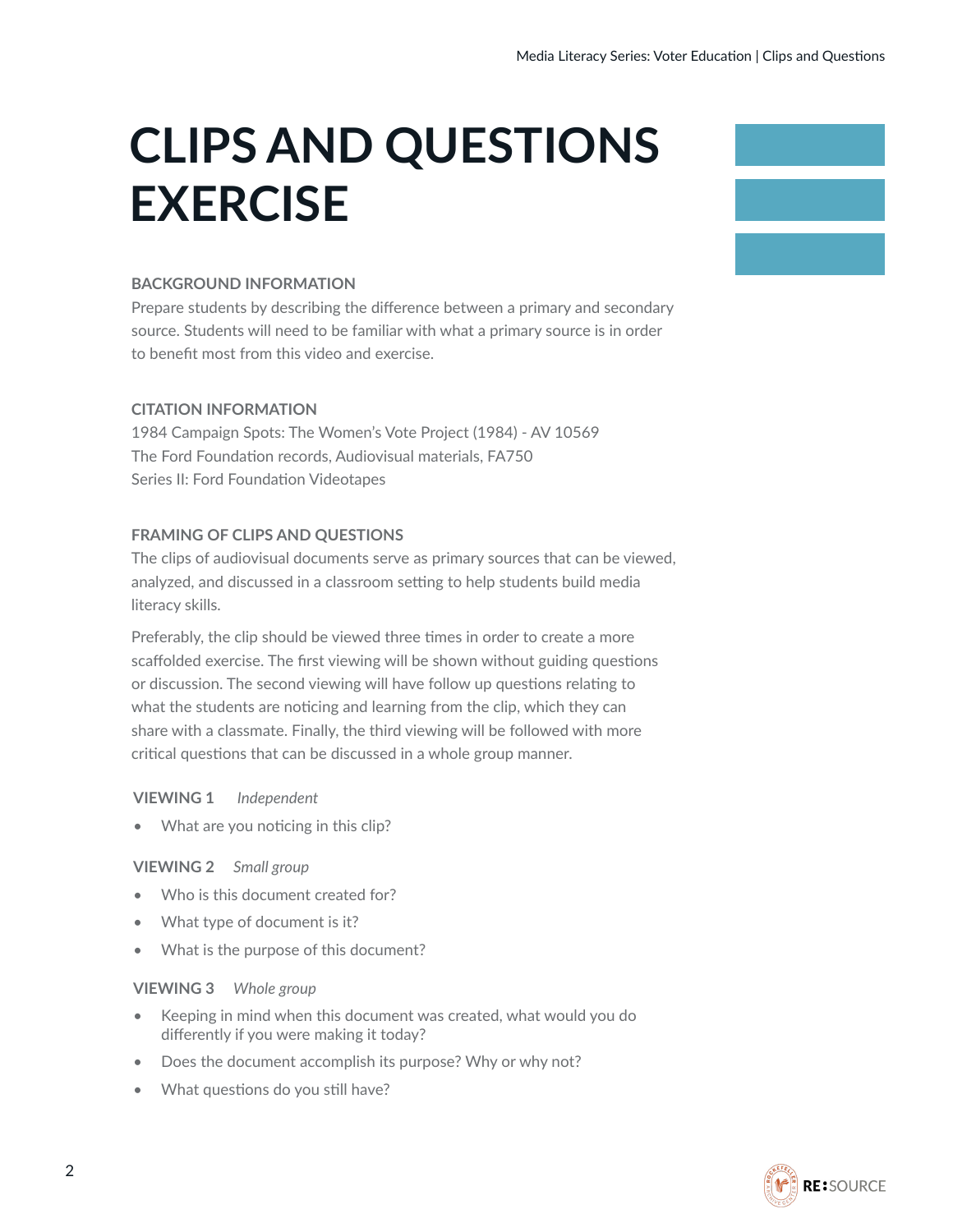### **MEDIA LITERACY SCRIPT RECORDED 2019 SEPTEMBER 4**

### **SHOT A**

Hello! My name is Brent Phillips; I am the Audiovisual Archivist at the Rockefeller Archive Center. I care for and preserve thousands of historical audiovisual documents and make them available to researchers — like yourself.

The first question you may have is: *"What is an audiovisual document?"* 

Well, these can be a film or a video, or an audio recording. Something we watch or listen to.

In a moment you will be watching a short 30-second video, which also happens to be a Primary Source Document.

Now, we tend to think of primary sources as paper documents — letters or diaries, for example — but there are many types of primary sources, such as photographs, a piece of artwork, and — yes — sometimes films, videos, and audio recordings.

These audiovisual primary sources communicate information about people, places, and events. We're able to analyze the document and make connections by viewing and listening to the document.

This video is from 1984 — made over 30 years ago — and is part of the Woman's Vote Project.

As you watch, ask yourself: *"What am I noticing?"*

It can be helpful to jot down your observations on the worksheet provided by your teacher, or in your notebook. If directed by your teacher, share out your observations with the class.

Again: *"What am I noticing?*

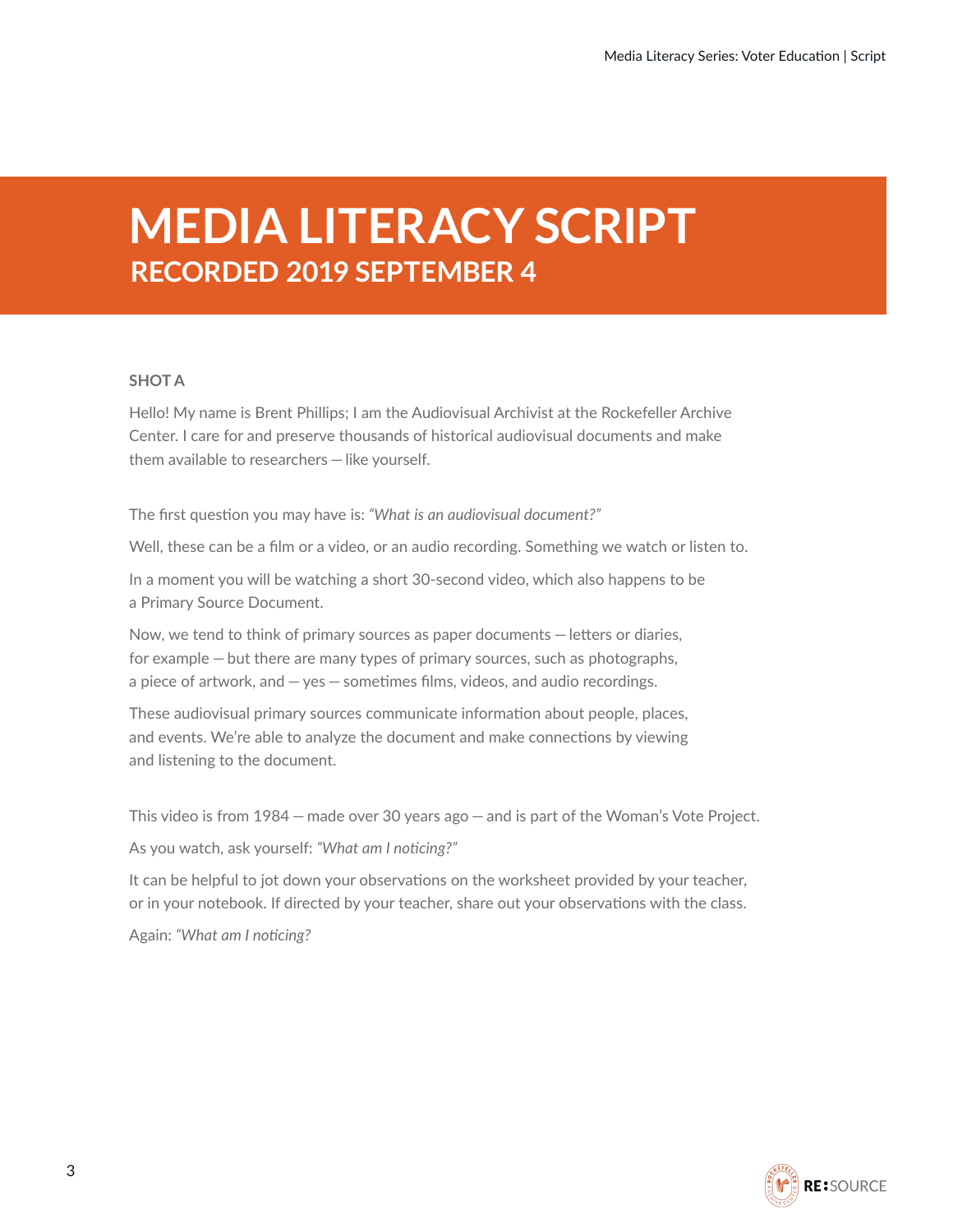### **MEDIA LITERACY SCRIPT RECORDED 2019 SEPTEMBER 4**

### **SHOT B**

### Very good! Now that you have watched and discussed the video, I have a few more questions:

- *• Who is this audience for this video? Or in other words for whom is the video created?*
- *• How do you know?*
- *• What is the purpose of this video?*
- *• How can you tell?*

It can be helpful to write down your responses on the worksheet provided by your teacher, or in your notebook.

If directed by your teacher, share out your conclusions before starting the next viewing.

### **SHOT C**

Now that you are familiar with the video we are going to ask you to dig deeper in your observations and think critically about the choices the director and writers made.

Write down your thoughts on the worksheet provided by your teacher, or in your notebook.

- *• What do you notice about the women in this video?*
- *• What are their jobs?*
- *• How old are they?*
- *• What are they wearing?*
- *• Why do you think the director made these choices?*
- *• Where is the video filmed? How can you tell?*
- *• Why were those choices made by the director and writer important to the purpose of this video?*

If directed by your teacher, share out your observations with the class

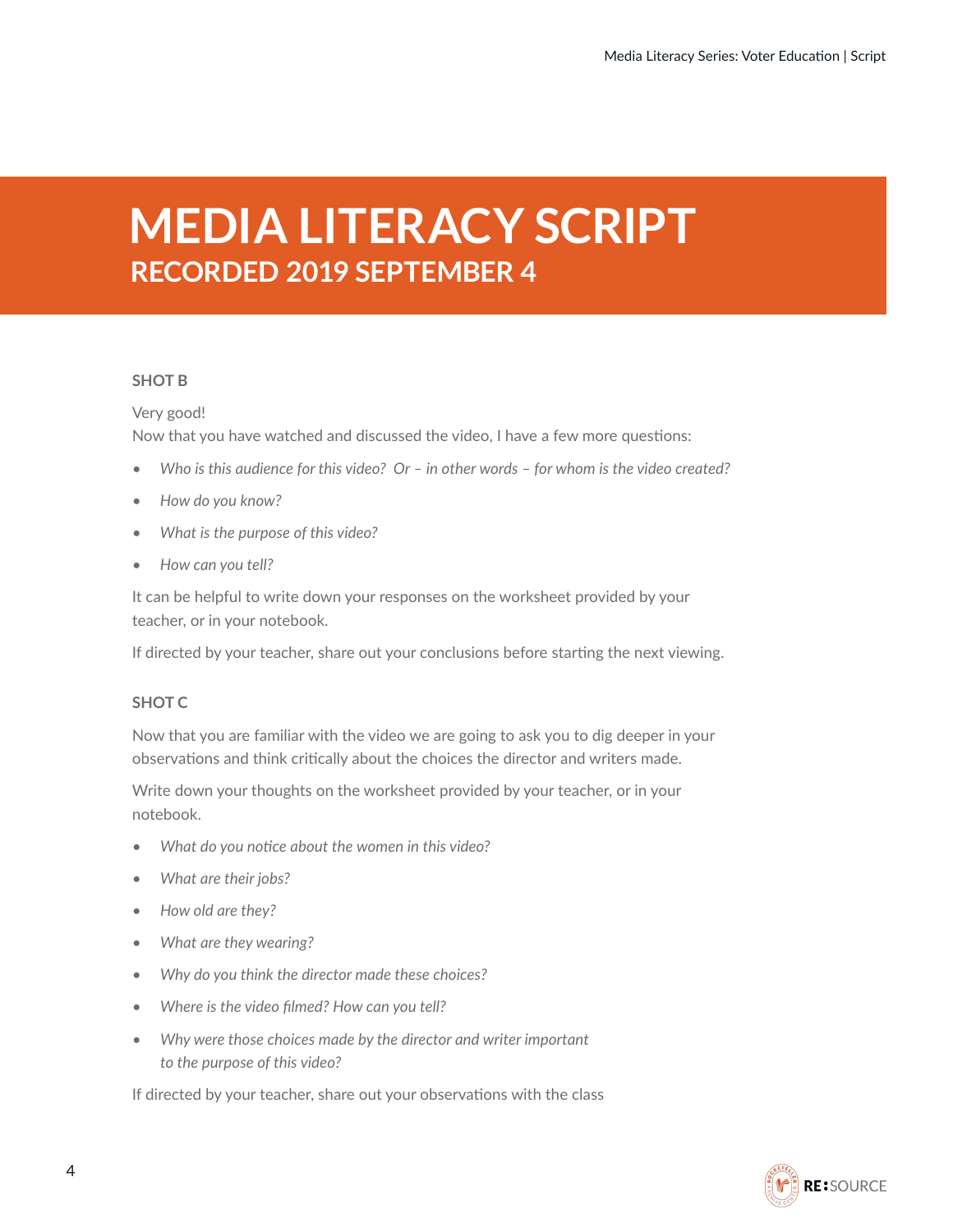### **MEDIA LITERACY SCRIPT RECORDED 2019 SEPTEMBER 4**

### **SHOT D**

Great work analyzing the video!

When we look at audiovisual primary sources, it is important to remember that oftentimes, including with this video, these sources are historical documents. Sure, the clothing may be outdated, the image quality or "resolution" may not be as sharp as videos made today.

As researchers, it is part of your job to think about how those differences between the past and the present impact the story a video tries to tell.

Sharing out to the class or writing in your notebook, put yourself in the role of a critical viewer, and ask:

- *• Does this video accomplish its purpose? Why, or why not?*
- *• If you were making this video today, what would you do differently? Why?*

And, finally, it's always good to ask:

*• What questions about this video do you still have?*

Thank you for watching and participating! I'm Brent Phillips— good-bye for now!

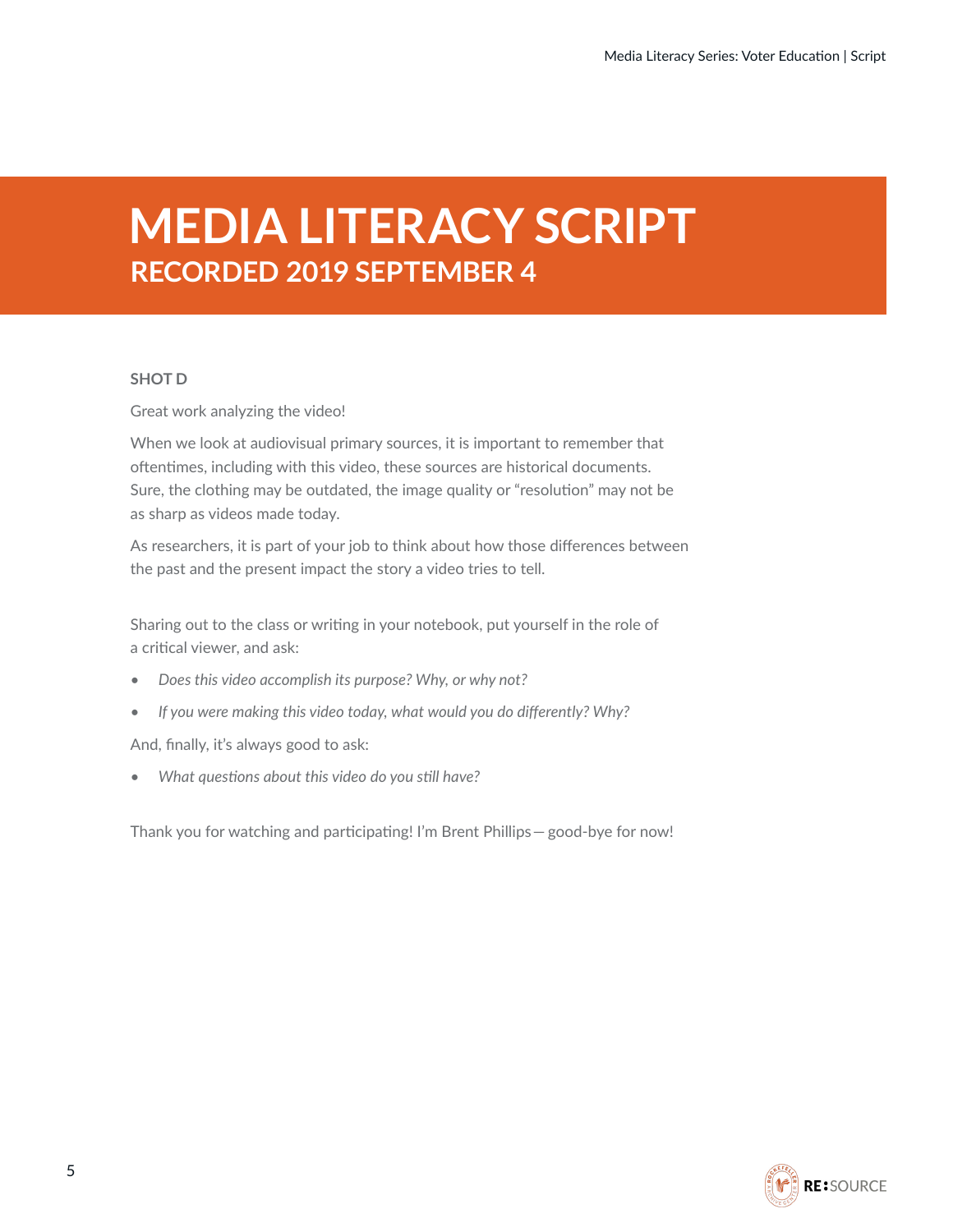# **ABOUT US**

The Rockefeller Archive Center (RAC) is a not-for-profit repository and research center that preserves and makes available for research the records of several dozen foundations and nonprofit organizations.

In addition to the papers of the Rockefeller family, the RAC's collections include the records of the Rockefeller Foundation, Ford Foundation, Near East Foundation, Commonwealth Fund, Rockefeller Brothers Fund, Henry Luce Foundation, W. T. Grant Foundation and many other philanthropic organizations. The papers of leaders of the philanthropic community, Nobel Prize laureates, and world-renowned investigators in science and medicine supplement the institutional collections.

RE:source is the digital platform for the Rockefeller Archive Center's Research and Education division. RE:source's stories, photo-galleries, and archival education teaching materials showcase the many facets of philanthropic practice—from the fields touched by philanthropic giving, to issues particular to the philanthropic sector.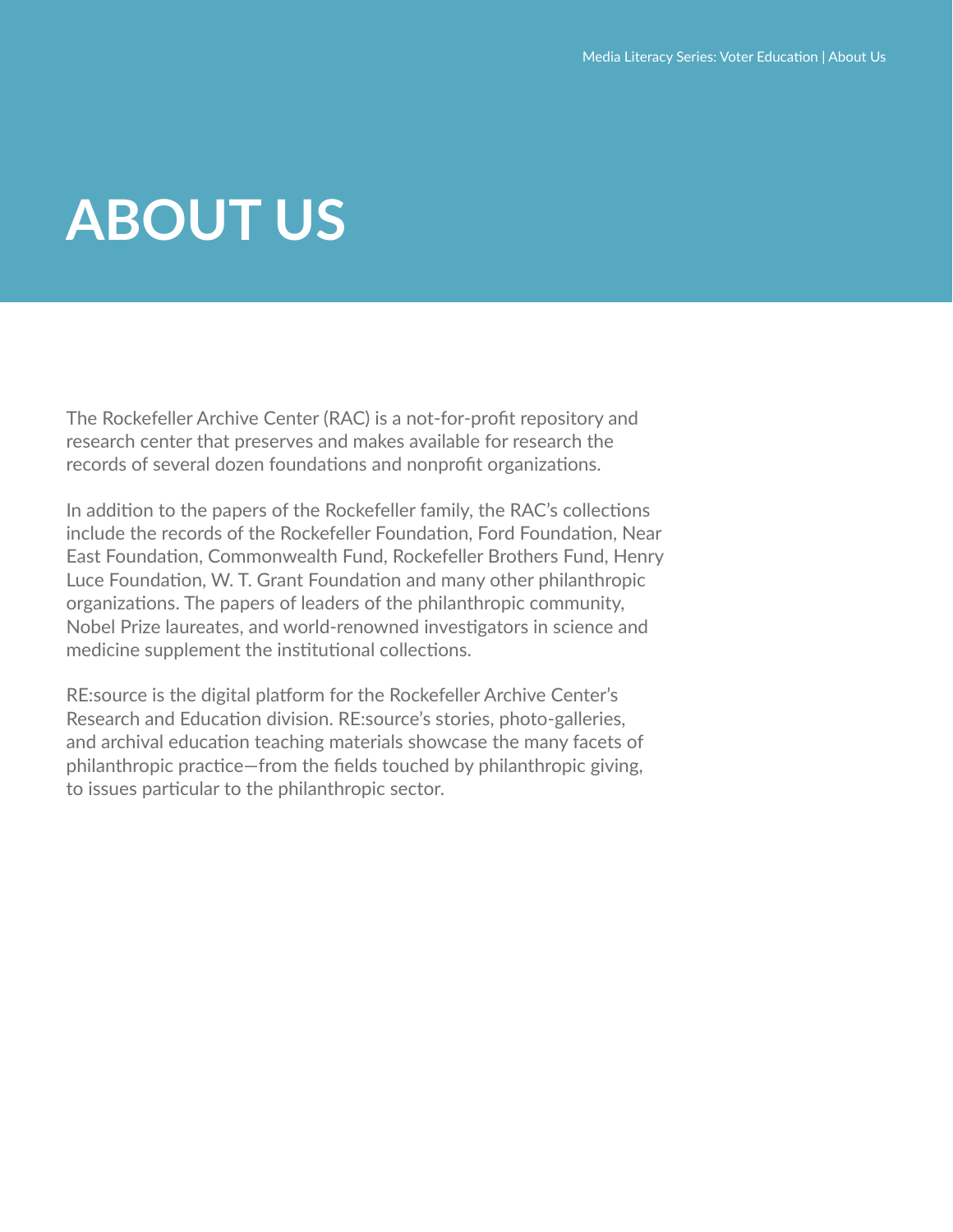# **ABOUT US**



**Elizabeth Berkowitz** is the 2018-2020 Mellon/ACLS Public Fellow at the Rockefeller Archive Center, where she works as the Outreach Program Manager for the Research + Education division. An art historian with a PhD from the CUNY Graduate Center, Elizabeth has taught extensively in museums and universities, and has published both popular and academic articles.



**Brent Phillips** is the Audiovisual Archivist at the Rockefeller Archive Center, where he preserves film, video, and audio material attendant to the history of the Rockefeller family, their organizations, and other philanthropic institutions such as the Ford Foundation, Asia Society, and the Near East Foundation. He is a 2003 graduate of the L. Jeffrey Selznick School of Film Preservation at the George Eastman Museum. From 2003-2016, Brent worked as the Media Specialist for the Fales Library & Special Collections/New York University. His book "Charles Walters: The Director Who Made Hollywood Dance" was published by University Press of Kentucky in 2014, and Phillips programmed and co-hosted a four-night, thirty film retrospective of Walters's work for the Turner Classic Movies cable channel. Brent is also an advocate for the preservation of the Irish language.



**Marissa Vassari** is Archivist and Educator at the Rockefeller Archive Center. She specializes in developing educational outreach project models that build research and information literacy skills. Marissa regularly presents at conferences on her work, and in 2016, she created the Archival Educators Roundtable, which facilitates communication among professionals who use primary sources in public outreach and teaching. She holds a BA in Psychology and Special Education, an MA in Childhood Education, and an MLIS degree with an Archival Studies specialization.